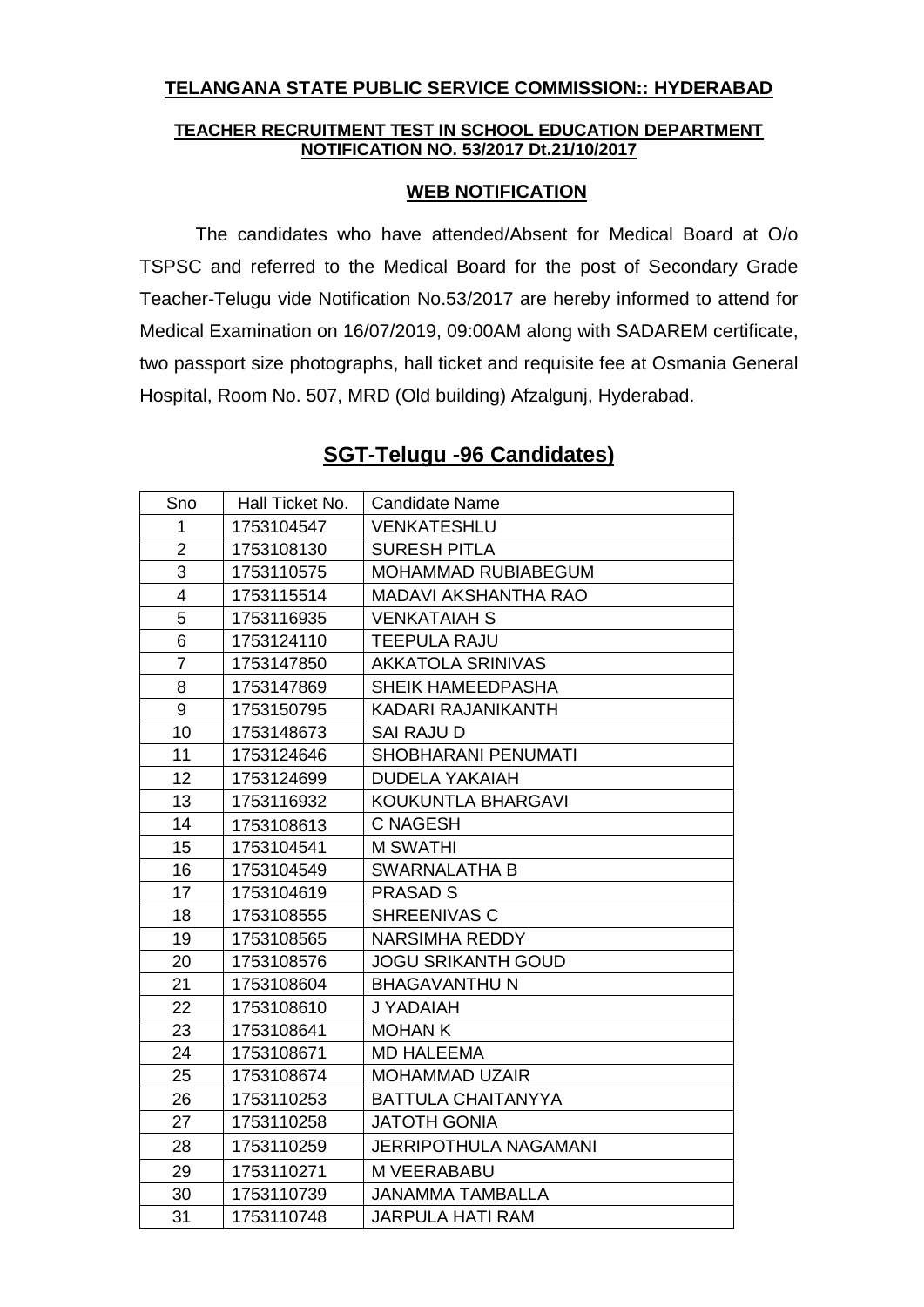| 32 | 1753114993 | <b>G RAJESHWAR</b>            |
|----|------------|-------------------------------|
| 33 | 1753114995 | <b>KUNTA SANGEETHA</b>        |
| 34 | 1753115002 | <b>SHEAK ABZAL</b>            |
| 35 | 1753115008 | CHANDANALA LAVANYA            |
| 36 | 1753115015 | KATKAM NEELIMA RANI           |
| 37 | 1753115468 | <b>AAGIDI BHARATHI</b>        |
| 38 | 1753115518 | <b>CH PRAKASH</b>             |
| 39 | 1753115519 | <b>KADAM RAJU</b>             |
| 40 | 1753115531 | <b>MUDDASANI KOMALA</b>       |
| 41 | 1753116180 | <b>AKUBATTINI VIJAY KUMAR</b> |
| 42 | 1753116903 | <b>K MALLESH</b>              |
| 43 | 1753116904 | RAGHAVENDER SANNIDI           |
| 44 | 1753116911 | PANDU V                       |
| 45 | 1753116923 | <b>GANDEED BHEEMAIAH</b>      |
| 46 | 1753117005 | YADAIAH BHIMAGONI             |
| 47 | 1753117320 | PRABHU M                      |
| 48 | 1753119111 | <b>BANOTH RAVI</b>            |
| 49 | 1753119134 | <b>BANOTH JAGAPATHI BABU</b>  |
| 50 | 1753119176 | <b>GUTTA SUJATHA</b>          |
| 51 | 1753122810 | KADURUKOLA RAJESH             |
| 52 | 1753124096 | SAMUNDARPELLY UDAYASRI        |
| 53 | 1753124103 | <b>DONAPATI RAJESHWER</b>     |
| 54 | 1753124116 | P SATYANARAYANA               |
| 55 | 1753124126 | AMUDALA NAGESH                |
| 56 | 1753124640 | KOMURAIAH GOODA               |
| 57 | 1753124643 | <b>MANNE NAGA RAJU</b>        |
| 58 | 1753124650 | <b>RAJBEE</b>                 |
| 59 | 1753124694 | POMMAYAN SHIVA NANDINI        |
| 60 | 1753137261 | <b>VALLAPATLA SHIRISHA</b>    |
| 61 | 1753137265 | <b>KASOJU VENKATESH</b>       |
| 62 | 1753137274 | <b>GANNA MALOTHU</b>          |
| 63 | 1753137288 | <b>BHUKYA ROJA</b>            |
| 64 | 1753139936 | <b>KUMARASWAMY KORE</b>       |
| 65 | 1753139940 | <b>VAIDHYA SOWMYA</b>         |
| 66 | 1753139941 | <b>ANDE MOUNIKA</b>           |
| 67 | 1753139950 | <b>PAVEENKUMAR MITTAPELLI</b> |
| 68 | 1753146962 | <b>MUTHEWAR PRAKASH</b>       |
| 69 | 1753147765 | <b>U RAJENDER</b>             |
| 70 | 1753147778 | <b>BUCHI SRINIVAS</b>         |
| 71 | 1753147781 | <b>MARGAPU SHEKAR</b>         |
| 72 | 1753147788 | KORRA GANGARAM                |
| 73 | 1753147822 | <b>G LINGAIAH</b>             |
| 74 | 1753147842 | SAVULA ASHOK                  |
| 75 | 1753147855 | <b>GANESH LOVUDYA</b>         |
| 76 | 1753148575 | P SRUJAN KUMAR                |
| 77 | 1753148621 | <b>DUMPOLLU KAVITHA</b>       |
| 78 | 1753150744 | KADTHALA PUSHPALATHA          |
| 79 | 1753150754 | <b>ANGOTU SARASWATHI</b>      |
| 80 | 1753150760 | NIMMALA UMARANI               |
| 81 | 1753150792 | KOKKU UDAYKUMAR               |